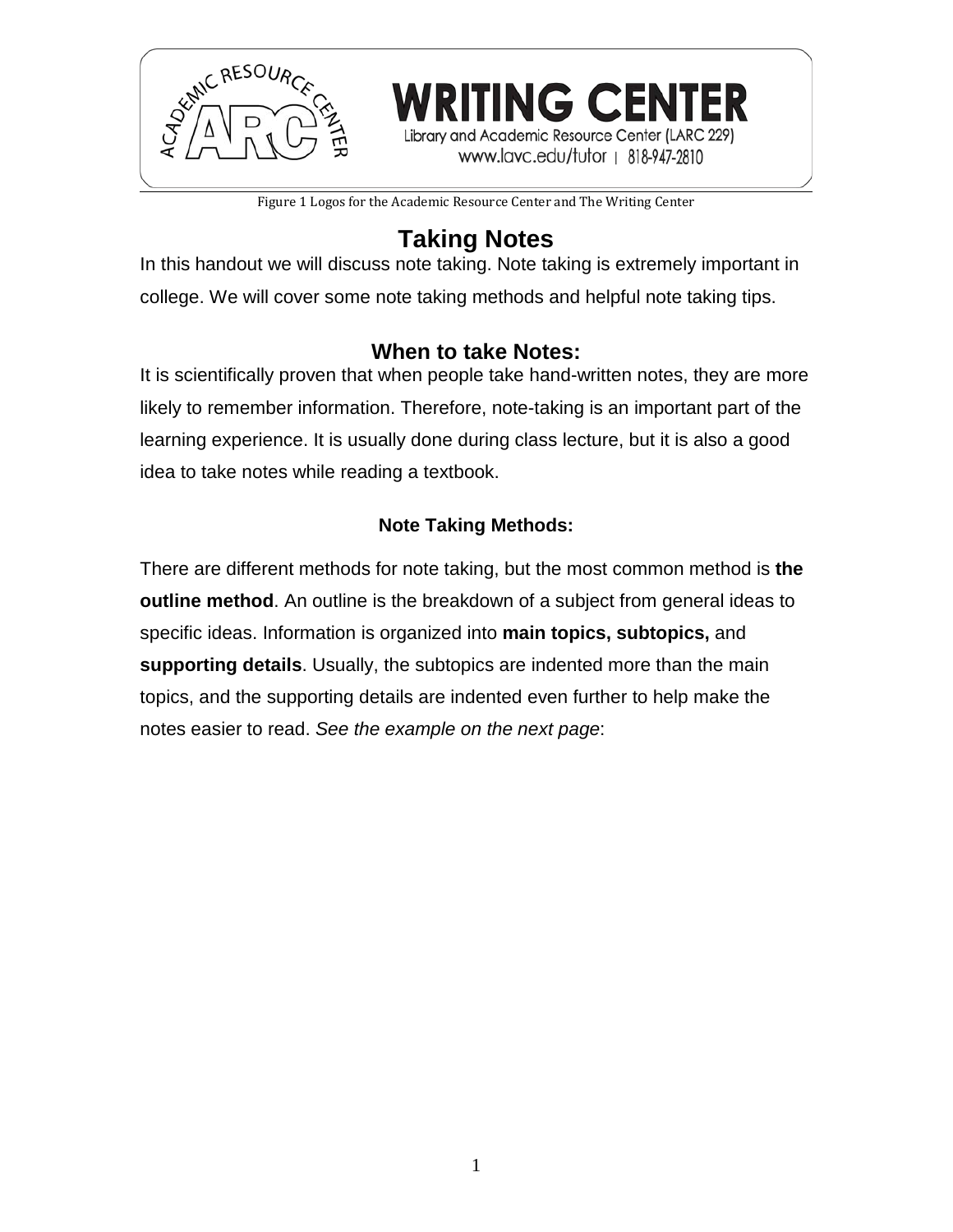### **The Outline Format: Example**

| I. First main topic                                            | I. Pet Ownership                                  |  |
|----------------------------------------------------------------|---------------------------------------------------|--|
| A. Subtopic                                                    | A. Choosing the right pet                         |  |
| 1. Detail                                                      | 1. Common pets: dogs, cats hamsters, rats, fish   |  |
| 2. Detail                                                      | 2. Where to buy: Shelters, and Rescue centers. Do |  |
| <b>B.</b> Subtopic                                             | not go to breeders!                               |  |
| 1. Detail<br>2. Detail<br>II. Second Main Topic<br>A. Subtopic | B. What pet is right for you?                     |  |
|                                                                | 1. Some need lots of care                         |  |
|                                                                | 2. Some are more self-sufficient                  |  |
|                                                                | II. The needs of each pet                         |  |
|                                                                | A. Dogs                                           |  |
| 1. Detail                                                      |                                                   |  |
| 2. Detail                                                      | 1. Needs lots of attention: Bonding, exercising,  |  |
|                                                                | discipline                                        |  |
|                                                                | 2. Be ready to commit                             |  |

### **Numbering your outline**

A common way of numbering an outline is some combination of Roman numerals, the alphabet, and numbers. For example, the main topics use Roman numerals (I, II, III, IV, V); the subtopics use the alphabet (A, B, C, D, E); and the supporting details use numbers (1, 2, 3, 4, 5). The idea is to use a different numbering system for each one the main in order to tell them apart. Remember, it is a good idea to leave a lot of blank space underneath main topics and subtopics in case you hear or read a detail later that you want to add to that section. Below is an example: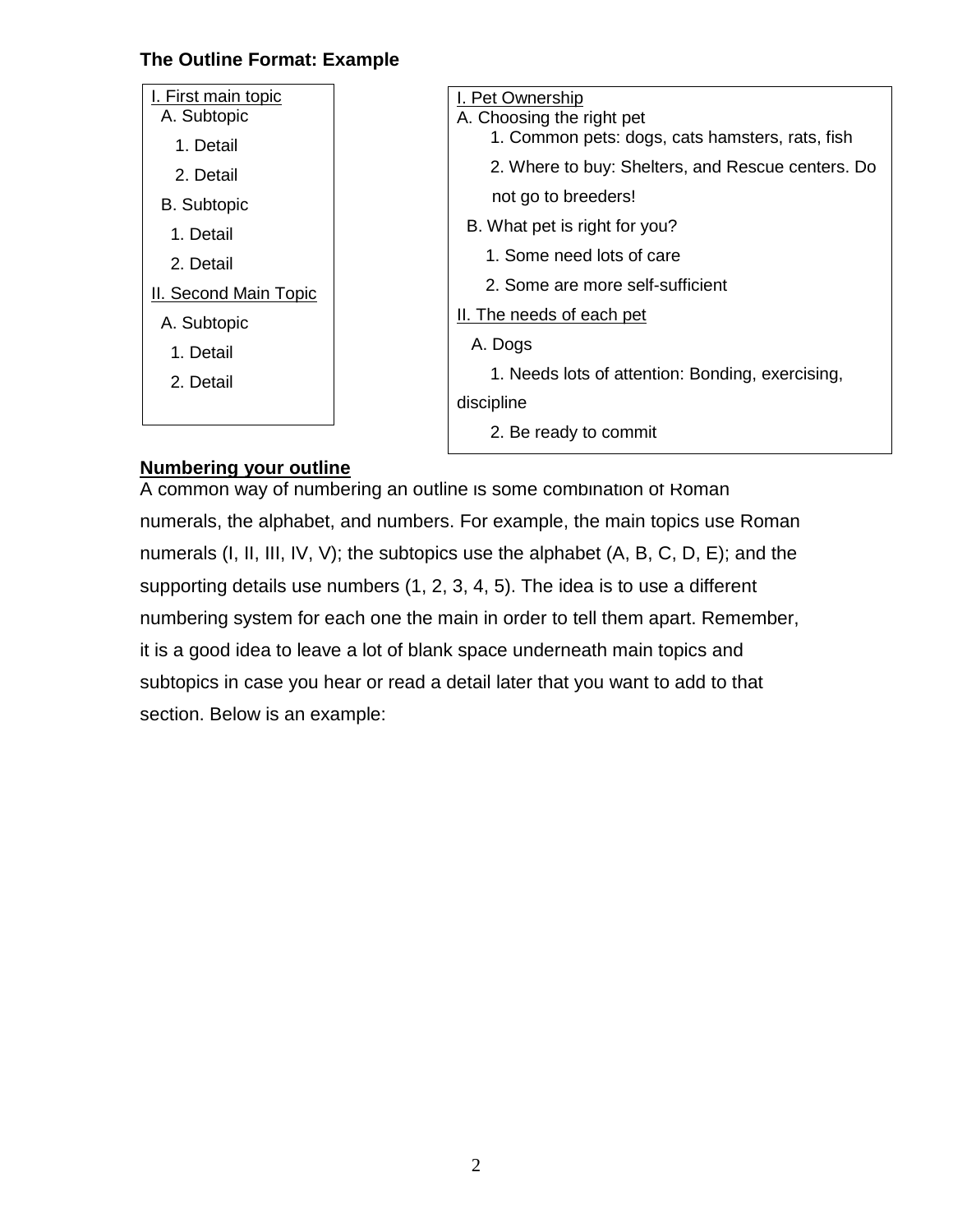Pet Ownership 101  $6/12/13$ Caring for a new Kitten A. Supplies needed 1. Cat box/ Cat litter Cat food and water bowl 3. Collar and tag 4. Toys **B.** Vaccinations needed 6 weeks old-Distemper vaccine Ι. 8 weeks old-Feline Leukemia  $\mathcal{Z}$ . З. 1 year old-Rabies Figure 2 Example of organized notes

#### **How to fill in your outline***:*

It can sometimes be difficult to decide what information to put into your outline. Think about the logical progression from general information to specific information. For example, "caring for a new kitten" is a main topic because it is more general, and "supplies needed" is a sub-topic because it is still general, but it is specifically related to the main topic. "Cat box/cat litter" is a supporting detail because it is part of a very specific list of items.

#### **Another method of taking notes:**

The **Cornell System** is another helpful way to organize your notes that might be helpful to you. This system was developed in the 1950's by a professor who graduated from Cornell University. It is similar to the outline, but it adds a column on the side for keywords, and a section at the bottom for a summary of the notes on that page.

To set up your paper for the Cornell System, create two columns by drawing a line vertically down your piece of paper. Do not draw the line all the way to the bottom of the paper. Leave about 2 inches of space at the bottom. The left hand column should be about 2 ½ inches across, and the right hand column should be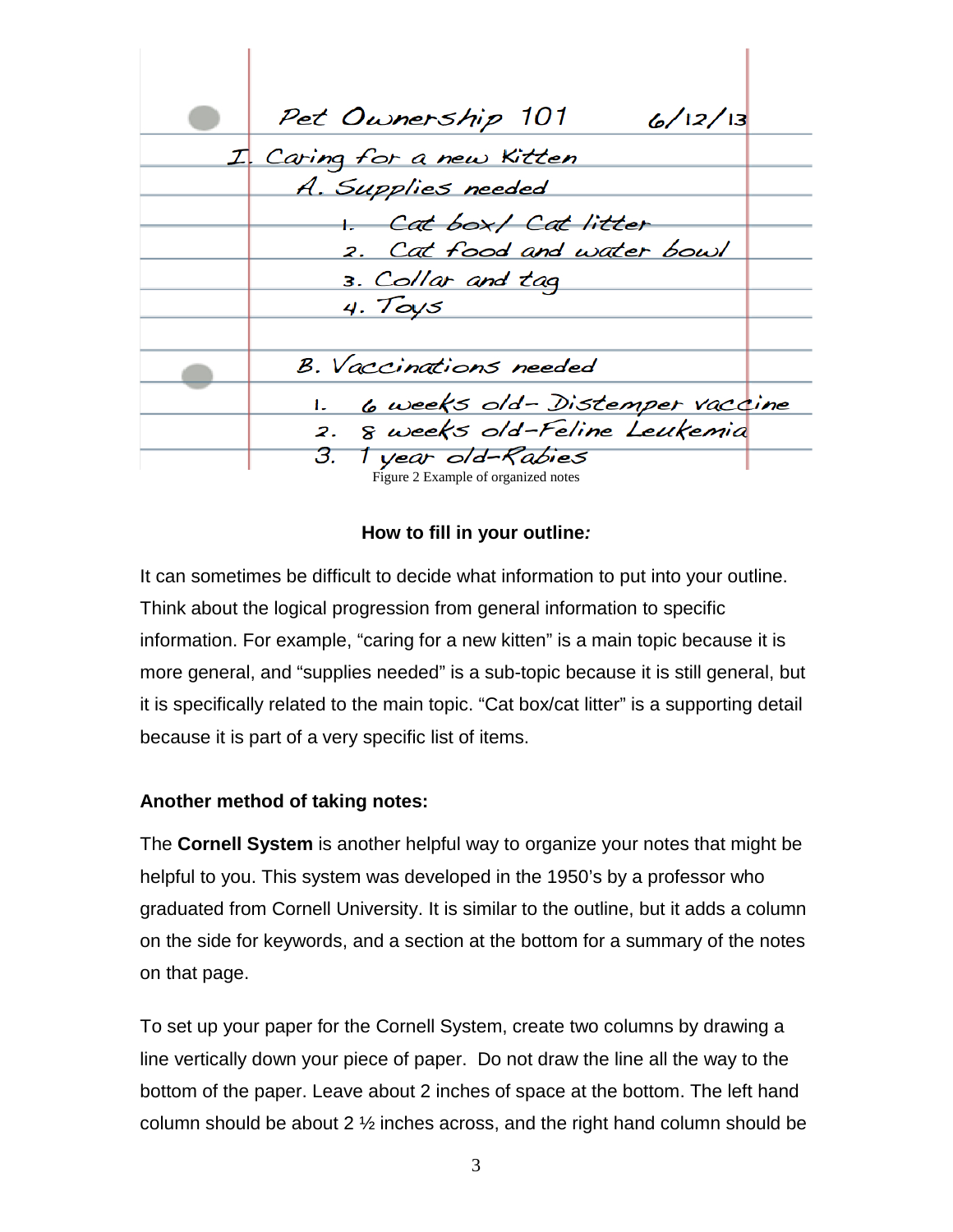larger at about 6 inches across. Toward the bottom of the paper, draw a line horizontally all the way across the paper. This is the line separating the 2 inches you left at the bottom. Below is an example of what your Cornell Notes should look like:

| Cornell Two-Column Notes |                                                                                                           |
|--------------------------|-----------------------------------------------------------------------------------------------------------|
| Keywords:                | Notcs:                                                                                                    |
|                          | Types of Matter                                                                                           |
| Solics                   | l. Solic's                                                                                                |
|                          | A Have a cefinite shape                                                                                   |
|                          | B. Hove a cefinite volume                                                                                 |
| Liquids                  | Il Liquits                                                                                                |
|                          | A Do not have a cefinite shape                                                                            |
|                          | B. Hove a cefinite volume                                                                                 |
| Gases                    | III. Gases                                                                                                |
|                          | A. Do not have a cefinite shape                                                                           |
|                          | B. Do not have a definite volume                                                                          |
|                          | The 3 types of matter are solid, liquid and gas.<br>Summary: They are differentiated by shape and volume. |

Figure 3 Example of Cornel two column method

### **Tips for Taking Notes During a Lecture**

### **Understand the Material**

 $\mathbf{I}$ 

- Do not write down everything the teacher says word for word. Listen to them for a few sentences and then think of a short summary of what they just said. The goal of taking notes is to understand the material presented, not to see how fast you can write.
- Sometimes taking notes during a lecture can seem overwhelming, especially if the teacher talks quickly. Do not worry too much about spelling or grammar when taking notes during a lecture. The main thing to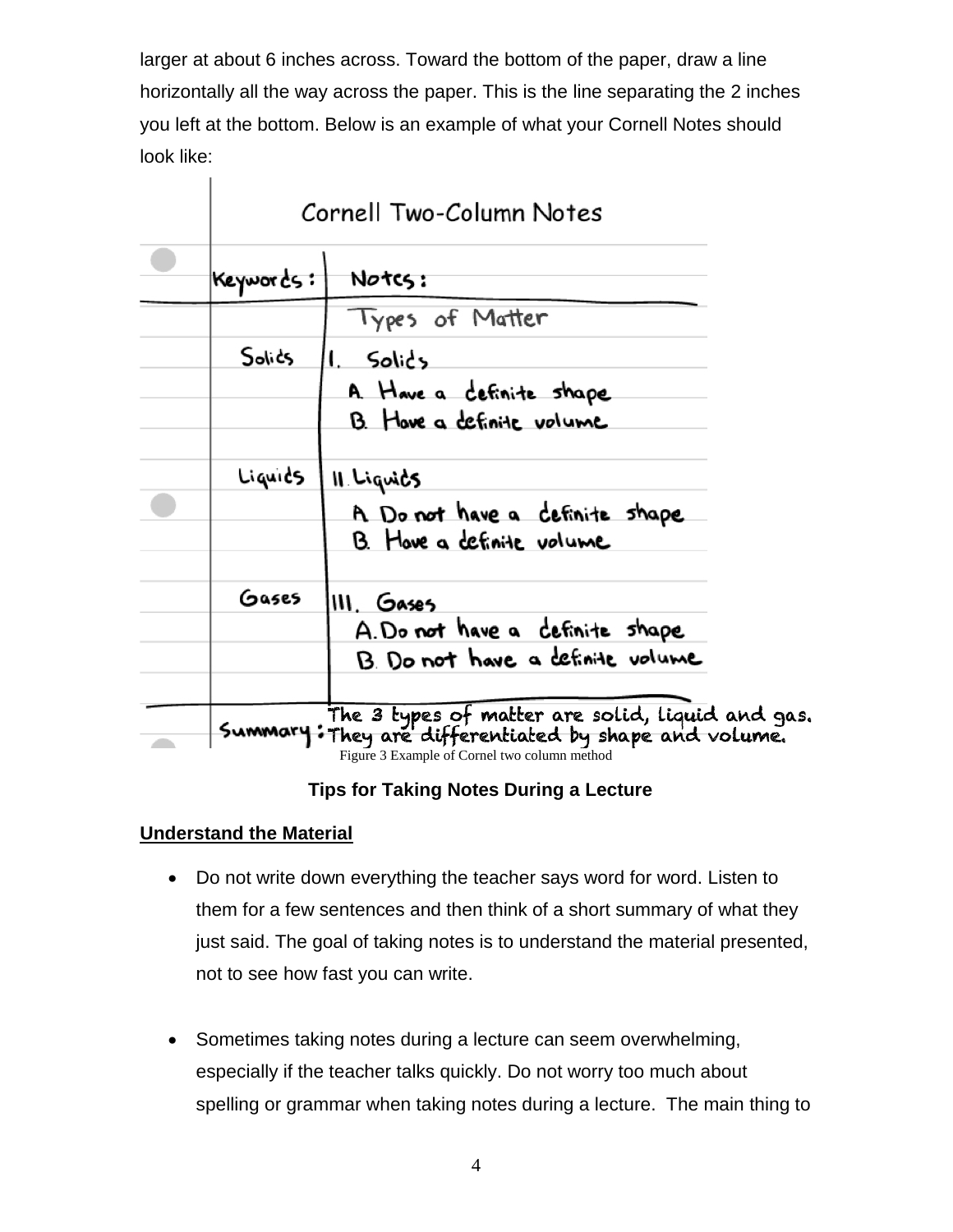worry about is understanding the information presented and writing it down in a way you can remember.

- You can use abbreviations and short sentences while taking notes to make it faster and easier.
- Studies show that 80% of new material can be recalled if you review notes within the first 24 hours of presentation, so don't just take notes and set them aside, review them right away to better understand the material.

#### *Listen for Supporting Details and Key Terms*

- Some things to look for when deciding what your supporting details will be are important dates, events, and people. Writing down a person's name, and then a short summary of who they are, what theory they came up with, or what important thing they accomplished, is an example of a supporting detail.
- Another thing to listen for are key terms. Key terms are words or phrases that are important to the subject you are learning. For example, "thesis statement" is a key term in an English class. In many cases, they will be the terms that you have never heard before. Always try to write down words or phrases you never heard before, and their definition. If you are unclear of the definition after the lecture, go look it up. Even if you have heard the word before, write down the definition your teacher or textbook gives you for the term because it might be different than the definition you learned before taking the class.
- If the teacher uses a PowerPoint Presentation to lecture, a basic outline is usually already done for you. This can make taking notes a bit easier. The main subject of the entire presentation can be used as the main topic, and the titles of each slide can act as the subtopics. Usually, they will also include major supporting details, but you may want to add more on your own from the lecture.

5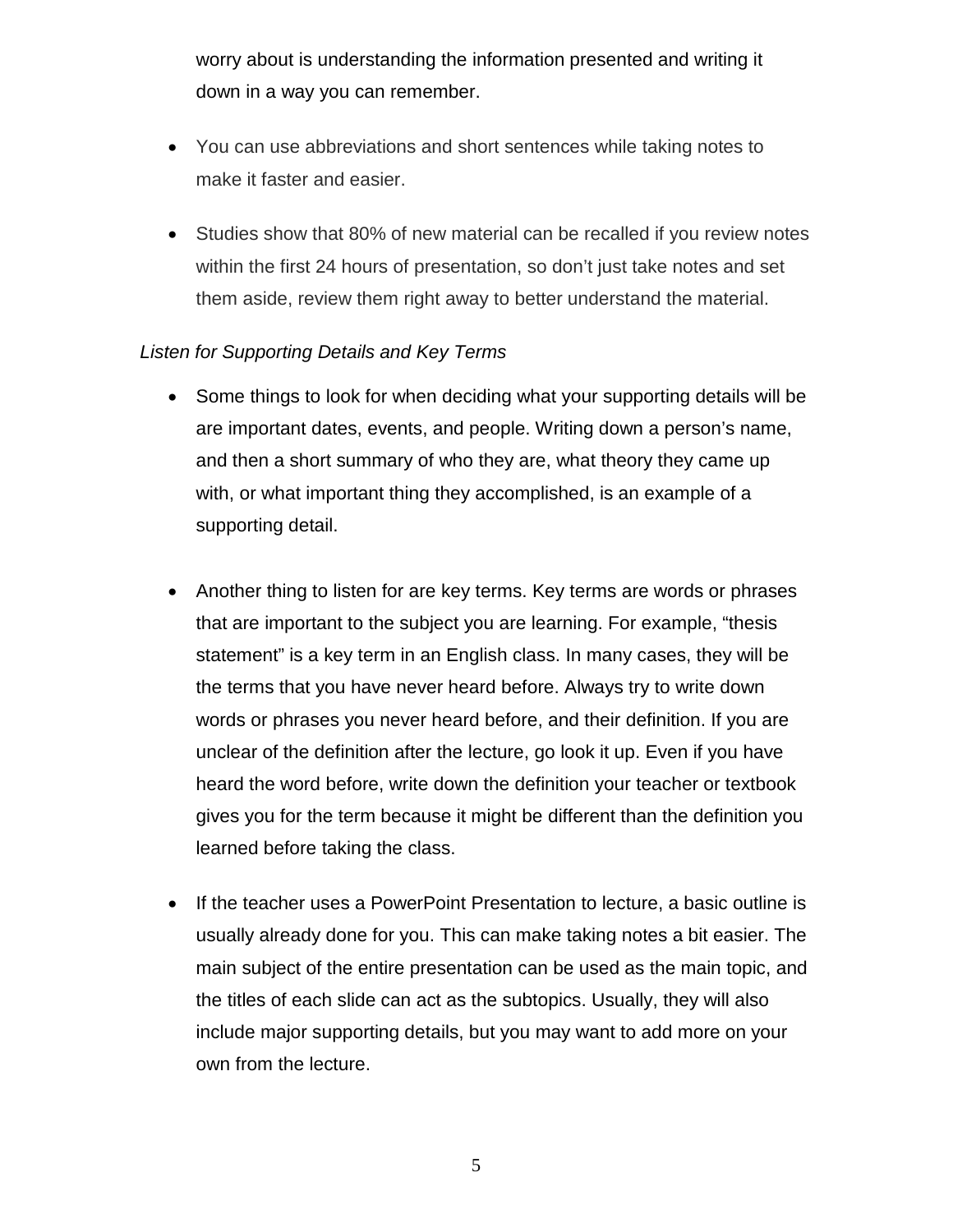• If the teacher is not using a PowerPoint presentation, they may still write down key terms on a chalkboard or dry erase board*.*

# *Additional help with Note-Taking*

- Some people record their teacher's lectures on small, portable recording devices. This can be helpful, but do not rely on it instead of taking notes**. In order to help your brain absorb the information, you really need to write things down!** Also, always remember to ask the teachers permission before recording their lecture.
- Many teachers recommend re-typing your notes in complete sentences on a computer after class. This helps avoid the problem of remembering what your abbreviations meant, and makes them very easy to read when you study for the test later. This will also help you remember the information.

# **Tips for Taking Notes When Reading**



- When reading, the main topics and subtopics are usually written in **bold,** underlined, or separated from the rest of the text in some way.
- If you look at your textbook's table of contents, usually you will see something that resembles an outline. Most text books are already broken down into the main topics and subtopics that are covered throughout that chapter. It is then your job to decide what information to add as your supporting details. Remember to look for key terms, dates, events, theories, and people.
- Again remember try not to write down the information in the book word for word, just like with a lecture. You need to paraphrase what you have just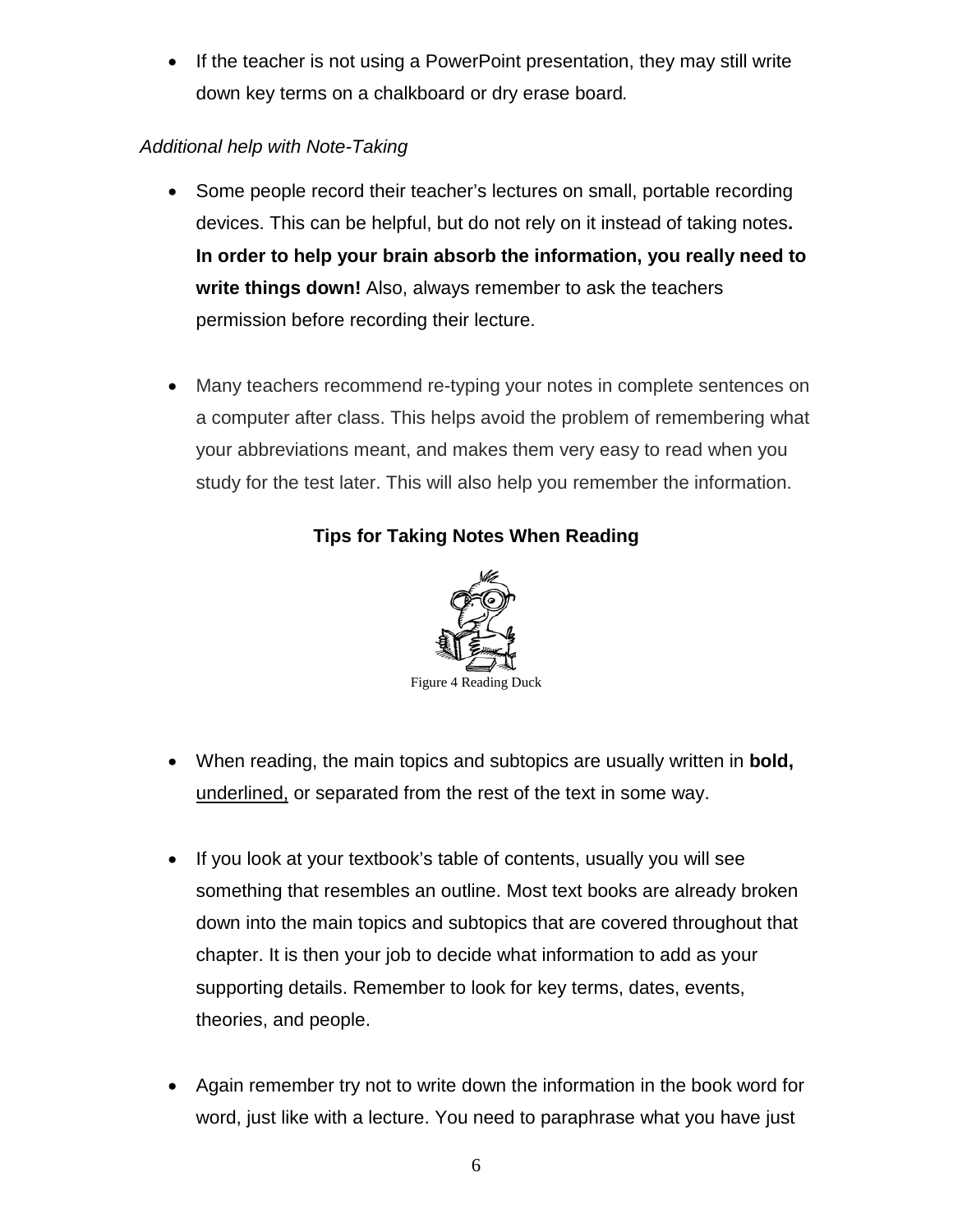read. Paraphrasing means that you write a short summary of what you just read in your own words. Try not to quote the material at all when you do this. Re-read the section of text you want to paraphrase until you understand its full meaning, and then try to write that meaning down in one or two sentences. These sentences will usually be part of your supporting details. This will help you understand what you are reading better.

• Look for key word or key term lists*.* Many textbooks will have these at the beginning of the chapter, or in the margin next to the text. Some even highlight those key words in bold when they appear in the text (like this handout).

### **Exercise:**

Read the following passage and then fill in the blanks areas of the outlined notes located on the following page:



# **Before You Begin Baking:**

Baking a cake may seem simple, but if you have never done it before, it can be confusing. There are steps you must take before you even get started. In this lesson, we will be making a yellow cake. First, you will need to make sure you have all the items needed to make the cake: butter, flour, sugar, eggs, milk, mixing bowls, vanilla extract, baking powder, and salt. Set the cube of butter out on the counter, and let it get soft for an hour or two before you begin.

# **Step 1: Creaming the Butter:**

First, mix 1 cup of white sugar and the cube of soft butter in the large mixing bowl. (Make sure you do not throw away the wrapper from the butter, you will need it later.) This process of mixing the butter and sugar is commonly known as "creaming" the butter. Mix vigorously for two minutes. Make sure the two ingredients really meld together into a soft ball of batter.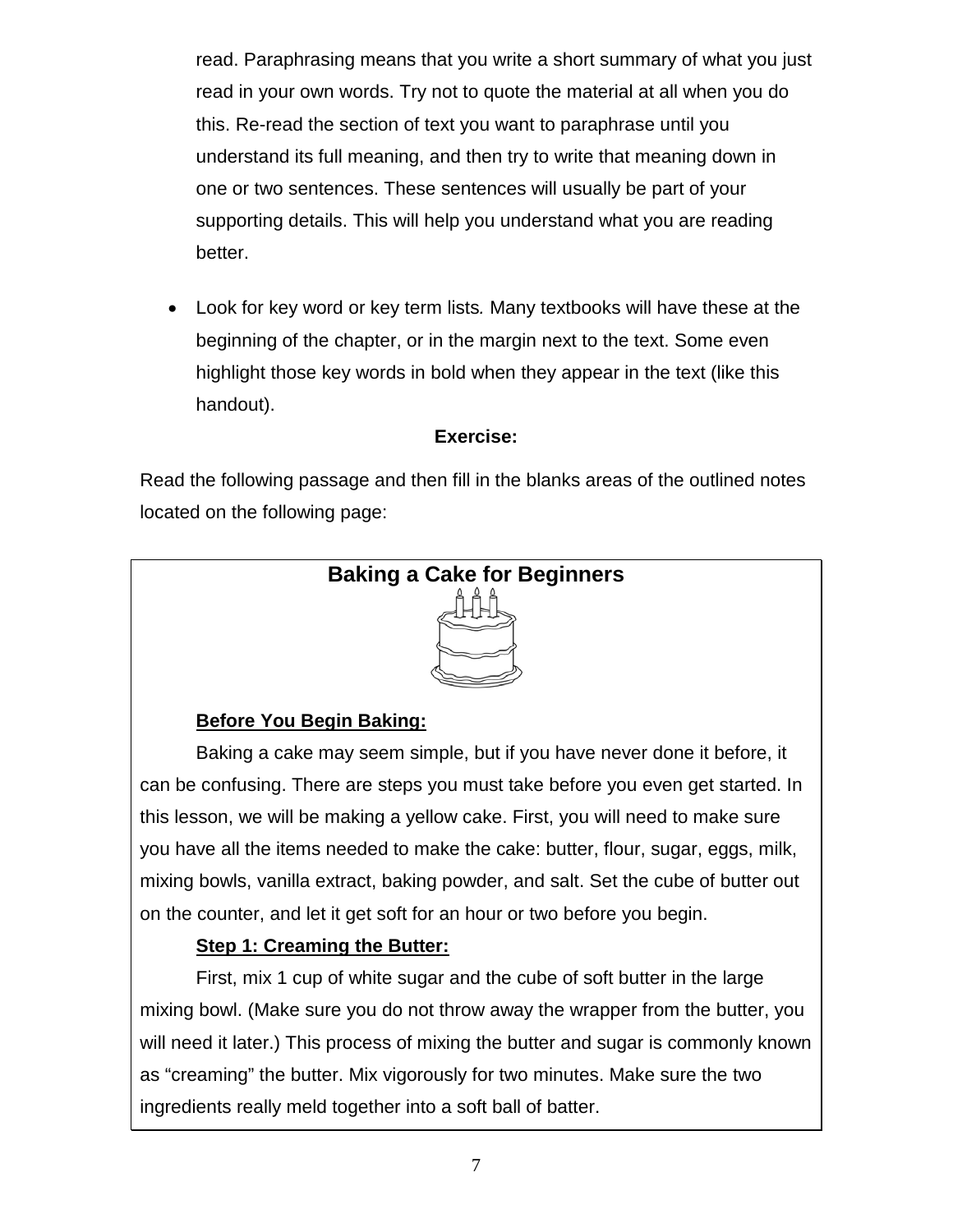### **Step 2: Mixing the Dry and Wet Ingredients:**

Mix the rest of the dry ingredients together in the smaller mixing bowl. 1 teaspoon baking powder, 2-cups of flour, and 1-teaspoon salt. You can easily mix these ingredients together with just a regular dinner fork.

Next, mix the wet ingredients. In this case, use 1 cup of milk, 3 eggs, and 1-teaspoon of vanilla extract. First, beat the eggs with a fork inside the two-cup measuring cup. Then add 1-cup of milk and 1-teaspoon of vanilla. Leave this mix in the measuring cup for the moment.

#### **Step 3: Putting it All Together:**

Now add ¼ of the liquid mix into the creamed butter and sugar. Next, add ¼ of the dry mix to the creamed butter and sugar. Alternate between the two until both the wet and dry batter are mixed into the creamed butter and sugar. Make sure the mix is smooth, and try to get rid of as many lumps as possible.

#### **Step 4: Greasing the Pan and Putting it in the Oven:**

This is when you need the wrapper from your cube of butter. To "grease" the two 9-inch round cake pans, rub just a little bit of the butter all over the inside of the pan. Using the greasy side of the butter wrapper is a good way to do this. Next, pour the batter into the pans. Try to put an equal amount in each. Then, bake at 350 degrees for 30-40 minutes. To see if it is done, stick a knife in the center of one of the cakes. If it comes out clean, it is done. The cake will also turn a golden brown color. Let it cool for twenty minutes. We will discuss removing the cake from the pans and frosting it in our next lesson.

**Exercise instructions:** Now that you have finished reading the passage, fill in the blanks areas of the outlined notes below. Think about the logical progression from general to specific, as well as the addition of supporting details, as discussed earlier in this hand out. The first one has been completed for you as an example.